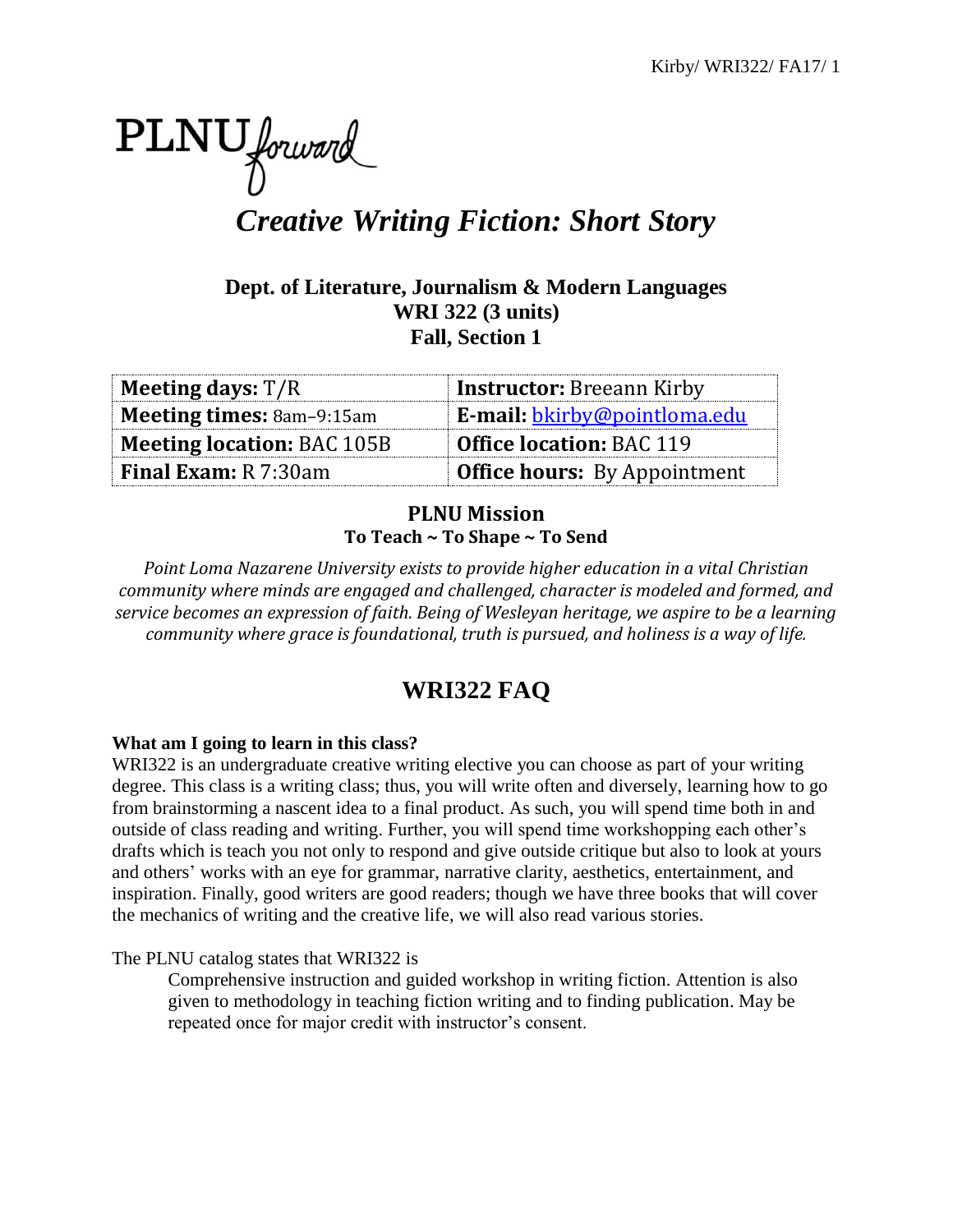# The **Writing Program Learning Outcomes** are as follows:

1. Apply creative and advanced skills fiction writing and analysis, demonstrating critical thinking and quantitative reasoning appropriately.

2. Demonstrate knowledge of the conventions and terminology of creative and advanced writing within literary and non-literary texts.

3. Demonstrate knowledge of major literary-theoretical perspectives and terminology. Develop connections between the literature and language studied and the contemporary world.

4. Engage in writing and editorial processes through campus publications and external internships.

5. Present creative work to formal audiences, demonstrating strategies for audience engagement and oral communication of written work.

During the course of the semester, we will touch on aspects of all five of these outcomes. The specific **Course Outcomes** are as follows:

1. Gain a broader understanding and appreciation of intellectual/cultural activity.

- 2. Develop creative capacities.
- 3. Develop in expression yourself orally or in writing.

4. Develop specific skills, competencies, and points of view needed by professionals in the field most closely related to this course.

# **Where do I have to spend my money for this class?**

- 1. Kleon, Austin *Steal Like an Artist* (ISBN-13: 978-0761169253);
- 2. Le Guin, Ursula K. *Steering the Craft* (ISBN-13: 9780544611610);
- 3. Shawl, Nisi and Cynthia Ward *Writing the Other* (ISBN-13: 9781933500003);
- 4. Printouts from Canvas as well as your essays—plan accordingly
	- a. You will make copies of your three short stories for the class to workshop

b. Part of your grade will be printing out some short stories on Canvas, annotating them, and contributing to class discussion;

- 5. Pocket folder (not a three-ring binder) to turn in your work;
- 6. Various office supplies (lined paper, highlighters, pens, stapler, Scotch tape);
- 7. (Optional) Another writing craft book from an approved list;
- 8. (Optional) Notebook/Journal for in-class free writing.

\*\*In the interest of lightening the financial burden of college education, I have placed our additional readings on Canvas rather than constructing a course reader. It is your responsibility to PRINT these texts out for annotation purposes and bring them to class. Point Loma Nazarene University, as a non-profit educational institution, is entitled by law to use materials protected by the US Copyright Act for classroom education. However, any use of those materials outside the class may violate the law.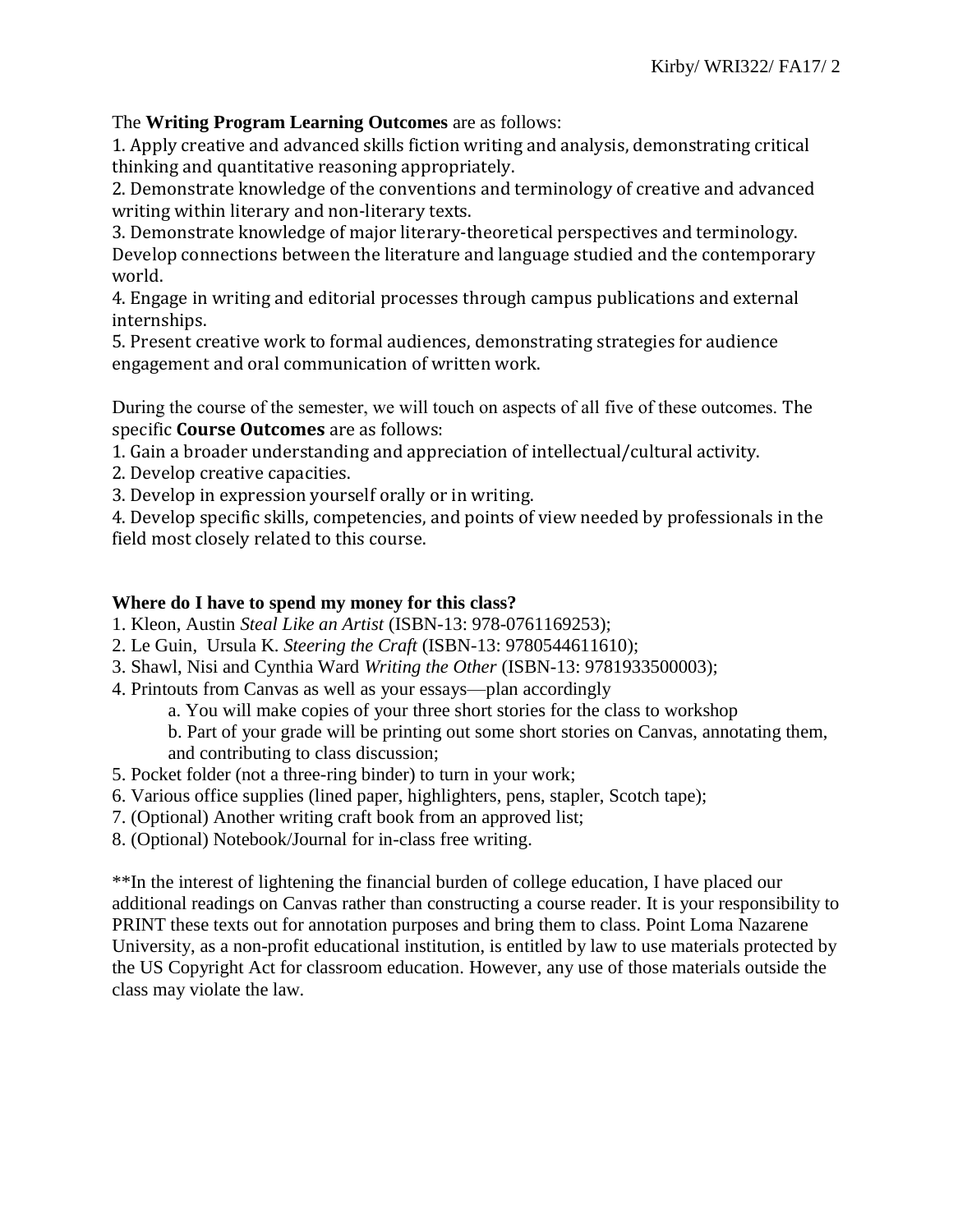#### **Are there any resources I can use online and/or on campus to help me?**

- Yes. The following are a few of my favorites.
	- **The Writers' Studio** is located in Bond Academic, room 159 [http://www.pointloma.edu/experience/academics/schools-](http://www.pointloma.edu/experience/academics/schools-departments/department-literature-journalism-modern-languages/writers-studio)

[departments/department-literature-journalism-modern-languages/writers-studio.](http://www.pointloma.edu/experience/academics/schools-departments/department-literature-journalism-modern-languages/writers-studio)

**The Library** has not only many books but also databases that allow you to do specific searches for any topic you want. Further, it also contains very helpful librarians who can assist you.

**Canvas** will contain this syllabus, the assignments, some readings, and other fun sundries throughout the semester. Sometimes you might have to print them for class. Please check Canvas regularly.

**OneLook** is an online database of dictionaries [www.onelook.com.](http://www.onelook.com/)

**Wikipedia** is an online encyclopedia [www.wikipedia.org.](http://www.wikipedia.org/) Though this site can have errors from time to time, it is a wonderful place to look up any person, place, or event you encounter in your reading that you do not know.

**Me** I am available to answer any questions you may have. Tell me when you need to see me in class or email me.

# **What do I have to do to pass this class?**

- 1. Come to class
- 2. Do all the assignments: **ALL assignments are due in PAPER copy the day of class unless you are specifically directed otherwise.**
- 3. Turn them in on time

*\*Disclaimer: This class requires a lot of reading and writing. ALL submissions done outside of class must be free of grammatical errors, typed, and double spaced. I will note work that does not meet these standards; you will have the opportunity this semester to revise ONE assignment of your choice to meet B or above standards. I will often communicate with you via email and/or Canvas to tell you about changes or other assignments.* 

*\*\* Further Disclaimer: You must avoid typos in your papers. Typos indicate to me that you are being too lazy to proof your text before you turn it in and that you believe your peers enjoy wasting their time with unreadable papers. Typos include but are not limited to spelling errors, misuse or nonuse of capitalization, fragments, or incorrect punctuation. Because no one is a perfect proofreader, I will allow one typo every page (meaning if you have a five page paper, you may have up to five typos total on any of the pages in that work).*

- **Read and Annotate Every Story/Book Assigned:** I expect you to not only carefully read and annotate the texts you purchased for this course but also PRINT OUT, carefully read, and annotate the Course Reader I have made available on Canvas.
- **Portfolio of Writing:** This will be a collection of what you have written over the semester (you will keep it in the pocket folder you had to buy). Keep Everything unless told not to. The Portfolio will contain:

**Three short stories:** Over the course of the semester, you will write three original short stories of 1200 – 2500 words.

**Revised short story:** This will be a revision of a short story of your choice.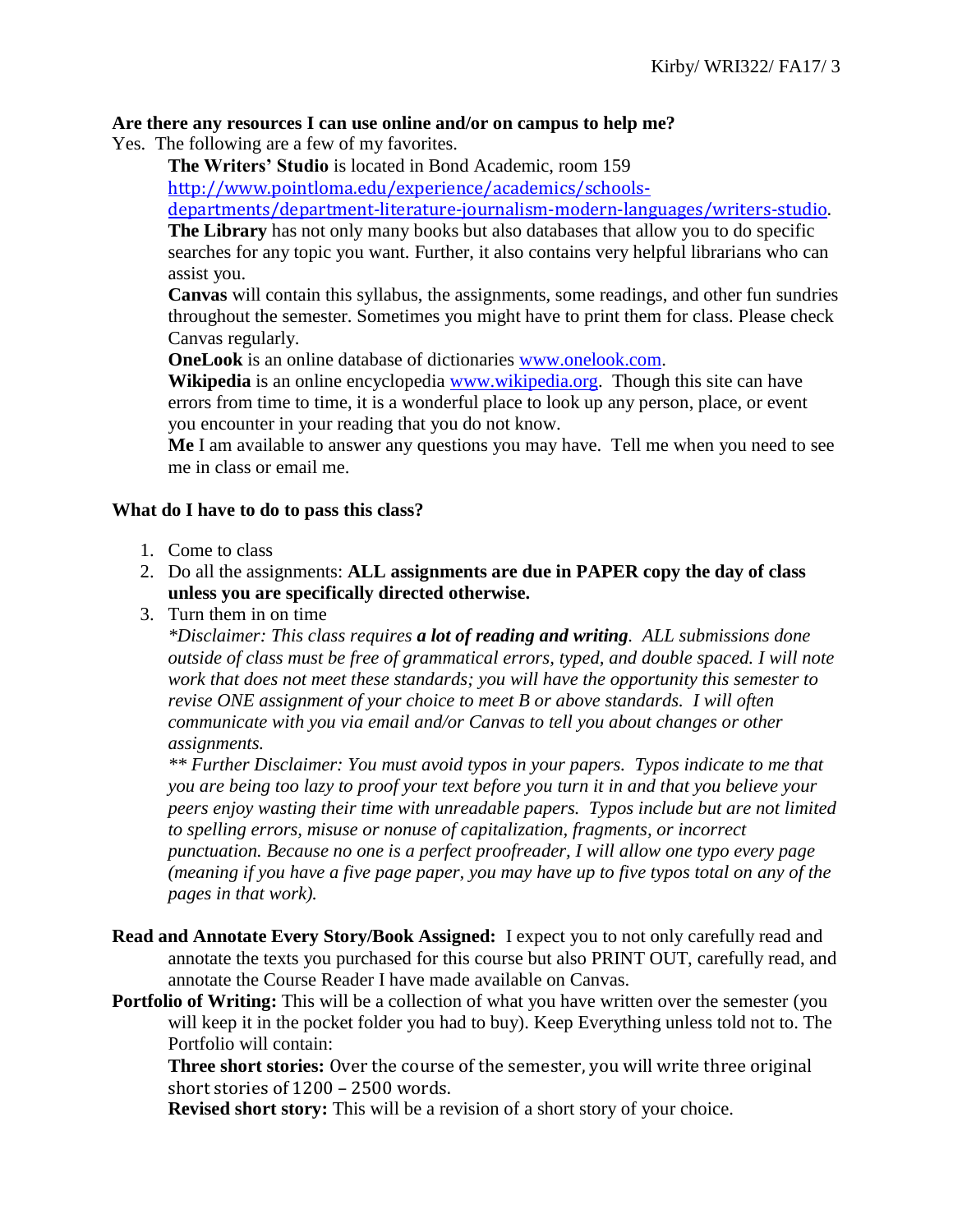**Copies of your responses to your peers' stories**: These will be 250 – 400 words each. You should have about 15 (three for each classmate) of these by the end of the semester. **In-Class Writing:** Many class days, I will begin with a short free write. You will do these in a dedicated journal or sheets of paper that you will keep in your portfolio.

- **Workshop:** We will do workshops as a whole class throughout the semester. You will be responsible for printing copies of your own stories for everyone in the class (about 7). During workshops, we will thoroughly read, mark up, and discuss your stories. Your workshop grade will be based on your verbal participation and written comments.
- **Final Exam:** Attendance is mandatory. For your final, you will give a practiced, polished reading of a story from your Portfolio. You will be graded on the quality of your introduction to and delivery of the story.
- **\*Lead Class Discussion:** Some of you may choose to lead the class in discussing one of the fiction stories we will read, connecting to the principles of writing covered in Le Guin's or Shawl/Ward's texts. If you do, you will place these notes in your portfolio.
- **\*Three Journals for Publication:** Browse the lists of literary journals on www.pw.org. Visit some journals' websites, read sample stories, and look at their submission guidelines. Choose three journals that seem to fit your own or a classmate's aesthetic. On presentation day, come to class prepared to give a short talk about each journal you've chosen. Your presentation should include a handout that gives your classmates an overview of each magazine's aesthetic (including preferred writing styles), masthead (relevant editors), past writers of note (if any), submission guidelines, web address, and contact info. This may be a print journal or an online journal.
- **\*Present Writing Craft Book:** From a list I've compiled, you will choose, read, and then present to the class another book on the writing craft.
- **\***/**\*\*Attend a Literary Event:** Writing events go on frequently at PLNU and in our larger San Diego community. Attend an author lecture, reading, or workshop and write a 1-2 page critical analysis and reflection over what was said and how you can apply it to your reading and/or writing of literature. Due within one week of the event.
- **\*\*Daily Pages:** For one month (31 days) you will write 750 words daily. These are free writes to clear the "junk" out of your head; you can use it work on ideas, vent, meditate, whatever you want. I will not read them. It is the practice and act of writing that matters. I suggest you try [www.750words.com](http://www.750words.com/) as your way to accomplish this assignment (you get one month free). Each week, you will send me a screen shot of the diagnostic page that shows completed days.
- **\*\*Journal Submission:** On the final day of class, you will bring one complete literary journal submission that we will mail together (or give me evidence of online submission before our final meeting). I will give you instructions and advice on cover letters/emails and other technical details of submissions later in the semester. For now, concern yourself with writing and revising to make your stories as good as they can be.
- **\*\*Present on a Published Writer:** Find a published writer whose style is similar to yours. Read some of his/her work. Present to the class the things the writer does that makes his/her work similar to yours, the sort of craft he/she employs, and ways you can "steal" from their work to better your own writing.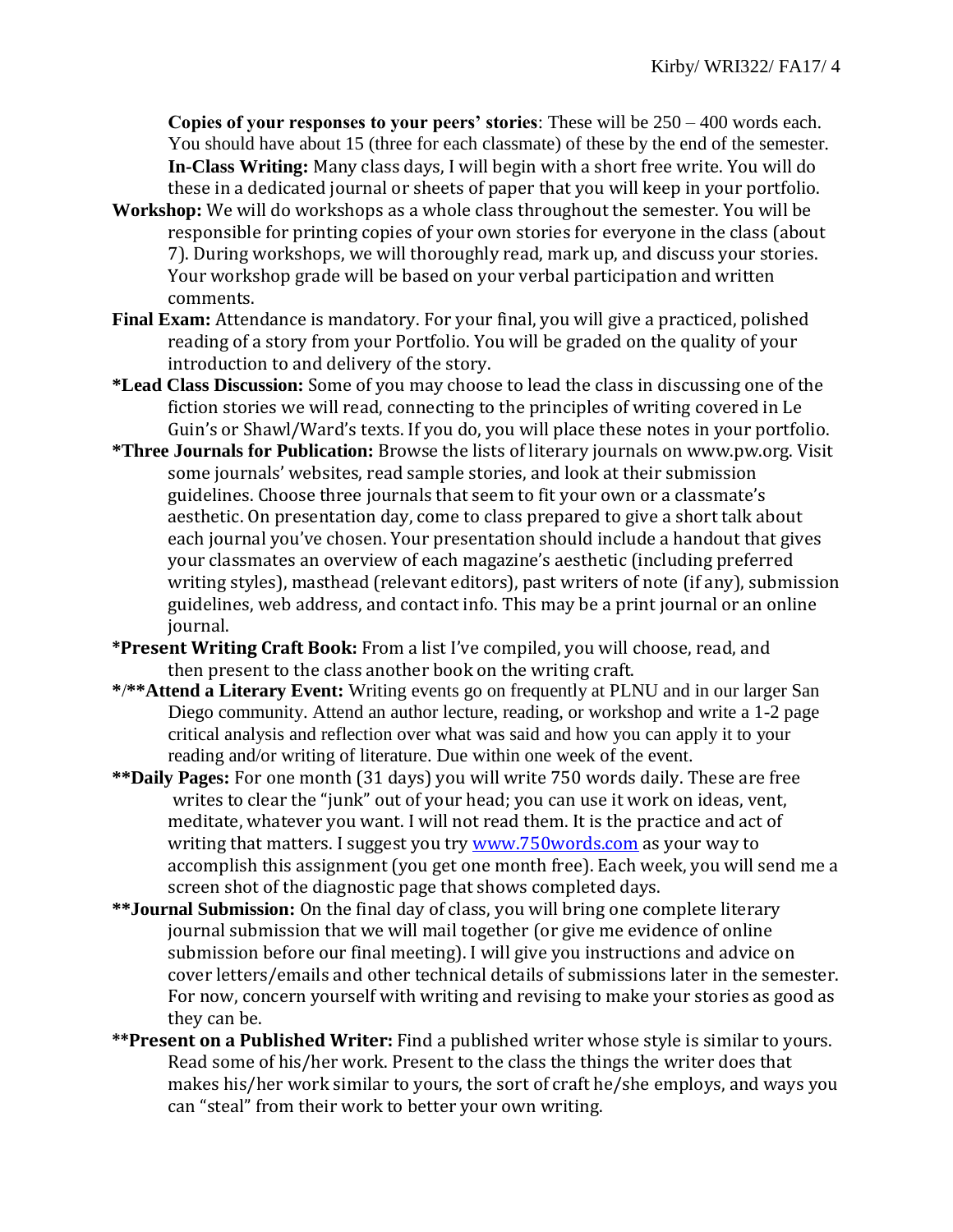# **\*For all of these assignments, further instructions will be given on Canvas and/or in class\***

# **Will I be required to attend and participate in class?**

Yes. Because writing is a process, you must engage in that process to get anything out of it; meaning, you must interact with the instructor and the other students *every* class session. You must talk and offer considered feedback in workshops to participate. If you wish to earn your participation grade, you must have a good attitude; you must read all of the readings; and you must speak out. Make it your goal to come up with one good thought for every class and to share it. By doing so, you will be prepared for any reading quizzes I will give. **Also, you must turn off your electronics when you enter the classroom; use of electronics will not be permitted unless you have an academic accommodation.**

Further, sometimes I may SPEAK information in class that is important. It is your responsibility as an active class participant to take notes. I often will use class discussion as a place to clarify how to do a certain writing assignment. This discussion may not appear on Canvas or a PowerPoint presentation. Thus, your taking good notes is important for your success in the class.

Much of the work we will do in this class is cooperative. You should think of all your writing and speaking for and in class as public, not private, discourse. **By continuing in this class, you acknowledge that your work will be viewed by others in the class.**

Respect in class is a must. This classroom is a safe space. As we discuss and analyze works that may address potentially emotional topics, we will encounter many different viewpoints within the class. In order to be a good participant in this class, you must be sensitive to your fellow learners. As we share ideas, personal insults and comments will not be tolerated. I will ask you to leave if you cannot be kind. If you aren't sure how to phrase your opinion, please ask me. The best rule to follow: be kind.

#### **How will I know what to do and what my grade is?**

Because writing is a process, I want you to be able to engage in your work, taking the tools you learn from each piece you produce into the next without worrying about how many points you might lose on an individual piece of prose. To eliminate grade anxiety, I've set this course up on a contract grading model. This model means that you can choose which grade you would like to earn right now at the beginning of the semester and then allocate your time wisely to earning that grade. Though you will not get an individual score on your papers, I will mark if you do not meet or exceed the requirements for the grade you are working to earn.

I will not accept work that is unfocused and rife with grammatical and logical errors and typos. If you happen to turn in an essay that appears to be the product of lazy engagement with the writing, you risk not meeting the conditions of our grade contract. I will give you an opportunity to revise ONE essay of your choice this semester. I assume that none of you want a grade of D or F; if you are interested in a grade lower than a C, please meet with me to discuss your options.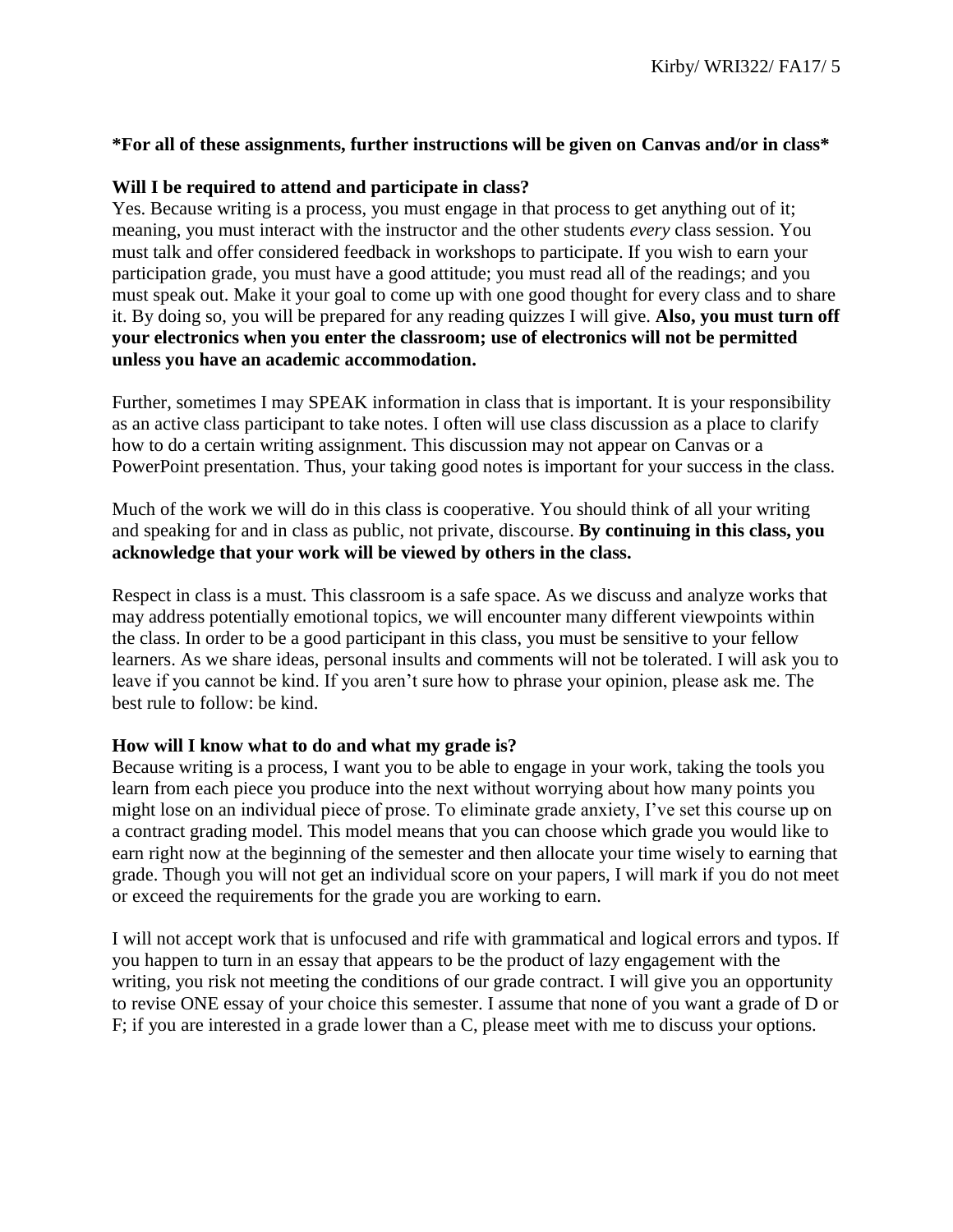# **700-799 points: C**

To earn a C grade in this class, you will:

- 1. Read and annotate every essay/book chapter assigned;
- 2. Contribute to class discussion every class;
- 3. Participate in the in-class writing exercises, keeping them in a dedicated notebook or loose-

leaf in your portfolio folder;

- 4. Miss no more than 2 classes this semester;
- 5. Come to class on time;
- 6. Read your peers' work and write a 250-400 word response for each;
- 7. Actively participate in workshops, leading three;
- 8. Write three original short stories (1200-2500 words each);
- 9. Revise one of the short stories after workshop feedback;
- 10. Participate in a reading of your revised work (Final Exam);
- 11. Submit a portfolio that contains all your written work over the semester.

I will not accept work that does not meet with the quality expected of a C. If you do not do Cquality work, then I will not accept it. The fluctuation in the points scale allows that there can be variable effort and quality put in at the C level. Thus you can earn a C- or a C+.

# **800-899 points: B**

To earn a B grade in this class, you will do **all of the above C assignments**, **attend one literary event** in the semester, providing a 500-word response to it, as well as **choose one of the assignments** below.

**B1**. Lead class discussion on one of the short stories that we have read in the class, connecting it to principles in the craft books we are reading as well;

**B2.** Present a list of 3 journals/magazines that would be fitting for you to publish one of your stories in, providing a sheet for the class that lists submission requirements for each publication;

**B3.** Choose one of the craft books below, read it, and present on it in class.

*Bird by Bird* Anne Lamott *On Writing* Steven King *The War of Art* Steven Pressfield *The Writing Life* Annie Dillard *Walking on Water* Madeleine L'Engle *How to Write Bestselling Fiction* Dean Koontz *On Writing Well* William Zinsser *Writing Down the Bones* Natalie Goldberg *Telling True Stories* Mark Kramer *The New New Journalism* Robert Boynton *The Writer's Journey* Christopher Vogler

I will not accept work that does not meet with the quality expected of a B. If you do not do Bquality work, then I will not accept it. The fluctuation in the points scale allows that there can be variable effort and quality put in at the B level. Thus you can earn a B- or a B+.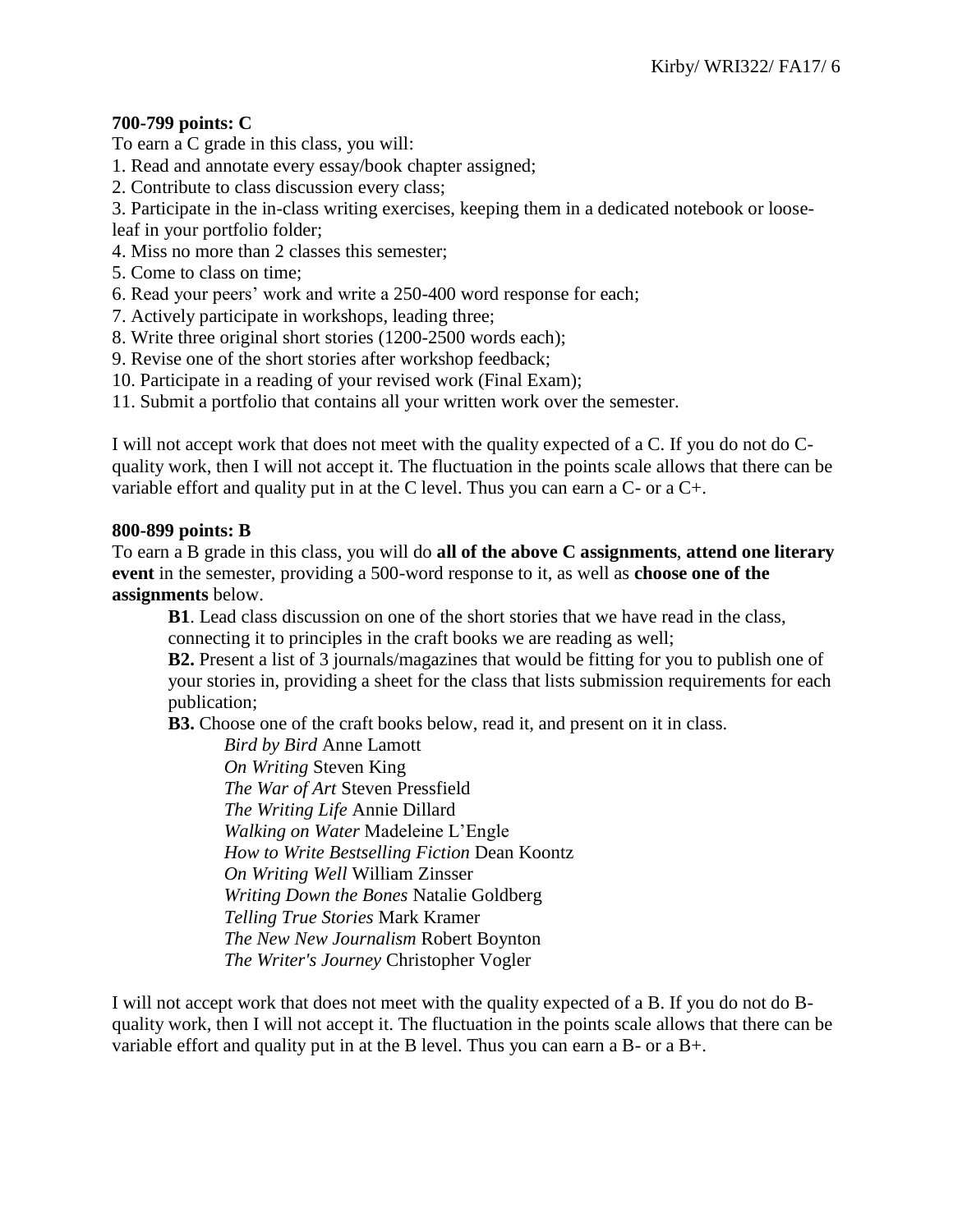#### **900-1000 points: A**

To earn an A grade in this class you will **do all of the C assignments**, **attend one literary event this semester**, providing a 500-word response to it, **two B assignments**, and **one of the A assignments** below:

**A1.** Write 750 words a day for a month (31 days);

**A2.** Actually submit one of your short stories to a journal or a contest;

**A3.** Find a published writer who writes similarly to you. Read some of his/her work. Present to the class the things this writer does that makes his/her work similar to yours, what sort of craft does he/she employ, and ways you can "steal" from his/her methods to make your writing better.

I will not accept work that does not meet with the quality expected of a A. If you do not do A-quality work, then I will not accept it. The fluctuation in the points scale allows that there can be variable effort and quality put in at the A level. Thus you can earn an A- or an A (sorry there are no  $A + s$ ).

#### **What if I turn in a late assignment?**

If you miss the day an assignment is due, your grade on the assignment will drop to not meeting standards of the contract. If you have more than two late assignments in your portfolio, you will not meet the contract for your desired grade.

# **What if I have to miss a class?**

You must attend class to pass the class. However, I do understand that emergencies do come up. If you do choose to miss class, you are responsible for the material covered and assignments given. **You must get this information from another** *student* **(not your instructor).** Lecture information is a privilege for those students who choose to come to class. They may decide to share that information with you if you ask nicely. Also, you must be prepared for the next class you attend. "I didn't know what to do because I missed last class" is not an acceptable excuse.

# As PLNU notes,

Regular and punctual attendance at all classes is considered essential to optimum academic achievement. If the student is absent from more than 10 percent of class meetings, the faculty member can file a written report which may result in deenrollment. If the absences exceed 20 percent, the student may be de-enrolled without notice until the university drop date or, after that date, receive the appropriate grade for their work and participation. See **Academic Policies** in the Undergraduate Academic Catalog.

You may be absent 2 class sessions without question. Wise students will not use up allowable absences early-on for fickle purposes, however. A total of 4 absences may result in failure of the course. Three times of arriving late or exiting class early will equal one absence. You should not depend on doctors' or deans' excuses to bail you out. The built-in allowances are there to cover such needs, so plan carefully and do not use up your allowed absences early in the quad. **Please talk to me and e-mail me about extended illness, emergencies and absence for official university business.** Students in traveling groups that **represent the university** should meet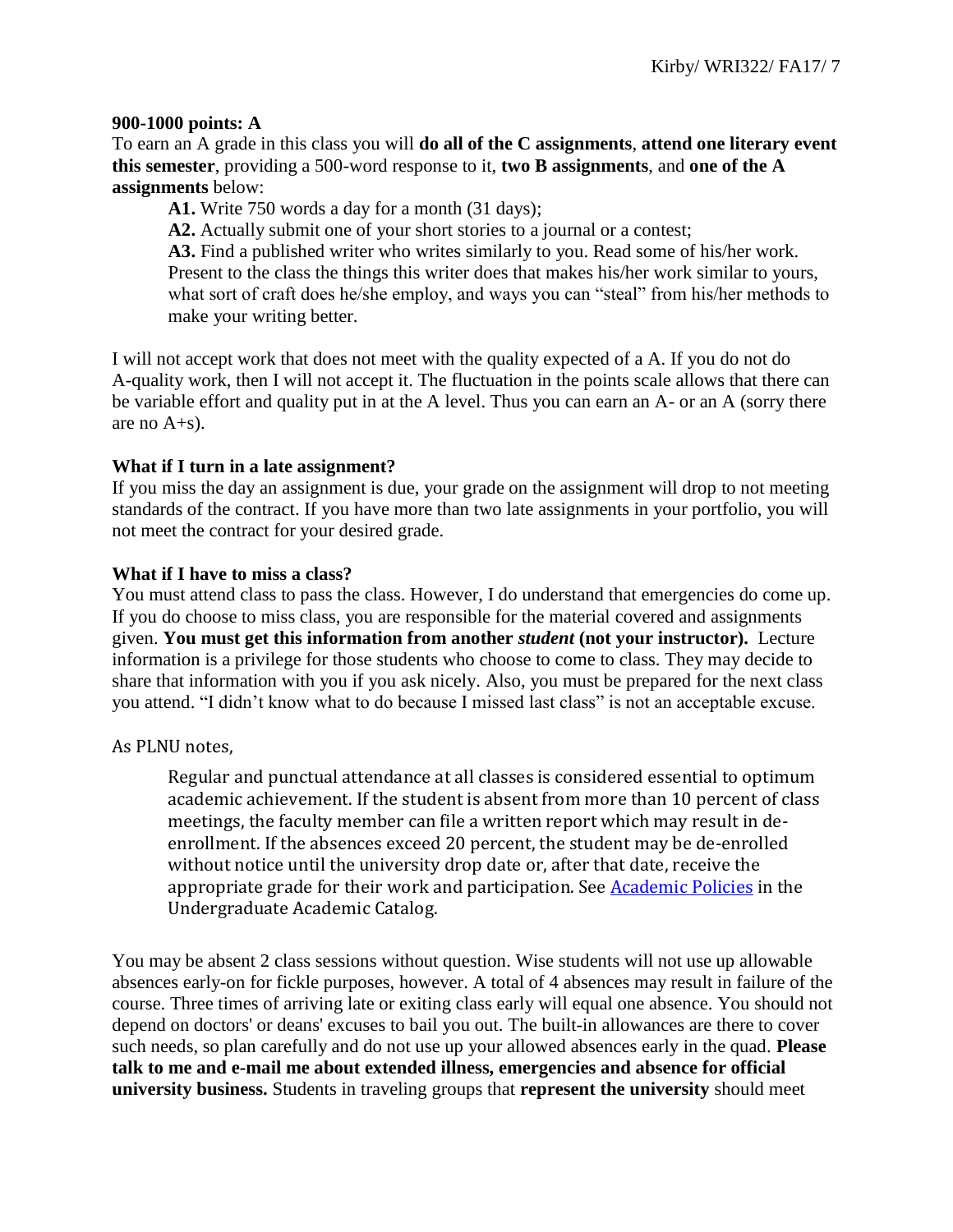with me during the first week of classes to review the group's travel schedule and its impact in WRI 322. Students who are absent from 6 class sessions within the first 5 weeks (without legitimate reasons communicated promptly to the professor via e-mail) should expect to be automatically and officially de-enrolled from the course. I warn students via e-mail of impending de-enrollment after 5 absences.

# **The one exception to allowable misses is our workshop days. If you are absent the days we workshop, you risk voiding our contracted grade. Please schedule your semester accordingly.**

Distracting and disruptive behavior will be considered an absence.

# **What if I want to use other people's writing in my writing?**

As Solomon wisely noted, "There is nothing new under the sun." And using Kleon's text as a guide, we are going to "steal like an artist." So in fiction writing, there is a seeming contraction in what constitutes plagiarism, especially when we look at books like Cathy Acker's *Empire of the Senseless* which reproduces entire sections of Mark Twain's *Huckleberry Finn* or cases of fan fiction that build off another person's world building and characters. Writing is often collaborative, and writers share and borrow from each other all the time (just as I did from other PLNU faculty when I wrote this syllabus). There are ways to do this that are acceptable, but there are also ways to use other people's ideas or words in a way that is considered plagiarism. We will discuss this idea of fair use (an actual legal term) and plagiarism further in class. The rule of thumb here is that if you are not creating something new, then you are stealing. Stealing someone else's work will void our grading contract.

Plagiarism of any kind will not be tolerated. As explained in the University Catalog, academic dishonesty is the act of presenting information, ideas, and/or concepts as one's own when in reality they are the results of another person's creativity and effort. Violations of academic honesty include cheating, plagiarism, falsification, aiding academic dishonesty, and malicious interference. A faculty member who believes a situation involving academic dishonesty has been detected may assign a failing grade for a) that particular assignment or examination, and/or b) the course following the procedure in the university catalog. A student remains responsible for the academic honesty of work submitted in PLNU courses and the consequences of academic dishonesty beyond receipt of the final grade in the class and beyond the awarding of the diploma. Ignorance of these catalog policies will not be considered a valid excuse or defense. Students may not withdraw from a course as a response to a consequence. Students may appeal using the procedure in the university catalog.

See Academic Policies for further information.

If you aren't sure if you are plagiarizing (you sweet, naïve thing), check out the information on the university cheating and plagiarism policy at <http://catalog.pointloma.edu/content.php?catoid=8&navoid=864>

Or you can visit PLNU's library which also has an excellent tutorial on how to avoid plagiarism.

Finally, you can always talk to me.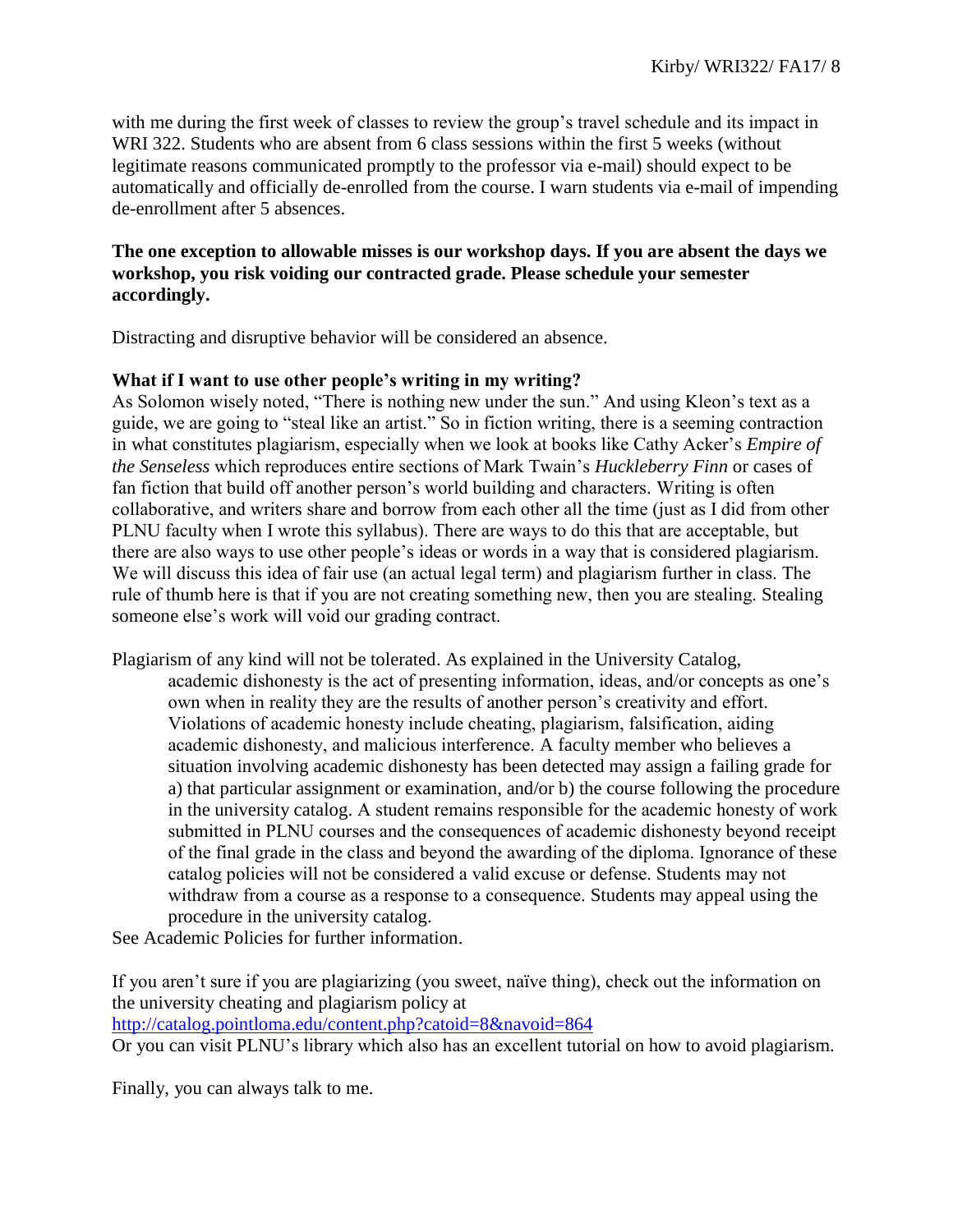#### **Will you assign extra credit?**

During a given semester, opportunities for extra credit may arise. These assignments are often difficult. These tasks give you *extra* points to boost your contracted grade to a +; therefore, they require *extra* effort.

#### **How do I contact you?**

At the top of the syllabus, all of my contact information is listed. In the subject line of your email, please indicate WRI 322.

# **What if I need some extra help in your class?**

While all students are expected to meet the minimum academic standards for completion of this course as established by the instructor, students with disabilities may request academic accommodations. At Point Loma Nazarene University, students must request that academic accommodations by filing documentation within the first two weeks of class with the [Disability](http://www.pointloma.edu/experience/offices/administrative-offices/academic-advising-office/disability-resource-center)  [Resource Center \(DRC\)](http://www.pointloma.edu/experience/offices/administrative-offices/academic-advising-office/disability-resource-center) [\(http://www.pointloma.edu/experience/offices/administrative](http://www.pointloma.edu/experience/offices/administrative-offices/academic-advising-office/disability-resource-center)[offices/academic-advising-office/disability-resource-center\)](http://www.pointloma.edu/experience/offices/administrative-offices/academic-advising-office/disability-resource-center), located in the Bond Academic Center. Once the student files documentation, the Disability Resource Center will contact the student's instructors and provide written recommendations for reasonable and appropriate accommodations to meet the individual needs of the student. This policy assists the university in its commitment to full compliance with Section 504 of the Rehabilitation Act of 1973, the Americans with Disabilities (ADA) Act of 1990, and ADA Amendments Act of 2008, all of which prohibit discrimination against students with special needs and guarantees all qualified students equal access to the benefits of PLNU programs and activities.

Students have the right to appeal decisions regarding academic accommodations. In order to provide prompt and equitable resolution, the student must submit a written or verbal statement to the Director of Academic Advising who will conduct the appeal process in consultation with the Vice President for Student Development.

You can contact the DRC by phone at 619-849-2486 or by e-mail at [DRC@pointloma.edu.](mailto:DRC@pointloma.edu)

Also, come see me if you think you may need some extra assistance in passing this class.

| Α  | 93-100 Percent |
|----|----------------|
| А- | 90-92          |
| B+ | 89-88          |
| B  | 87-83          |
| в- | 82-80          |
| C+ | 79-78          |
| С  | 77-73          |
| C- | 72-70          |
| D+ | 69-68          |
| D  | 67-63          |
| D- | 62-60          |
| F  | Below 60       |
|    |                |

*This syllabus is a contract. If you continue in this course, then you agree to comply with the class policies as stated here.*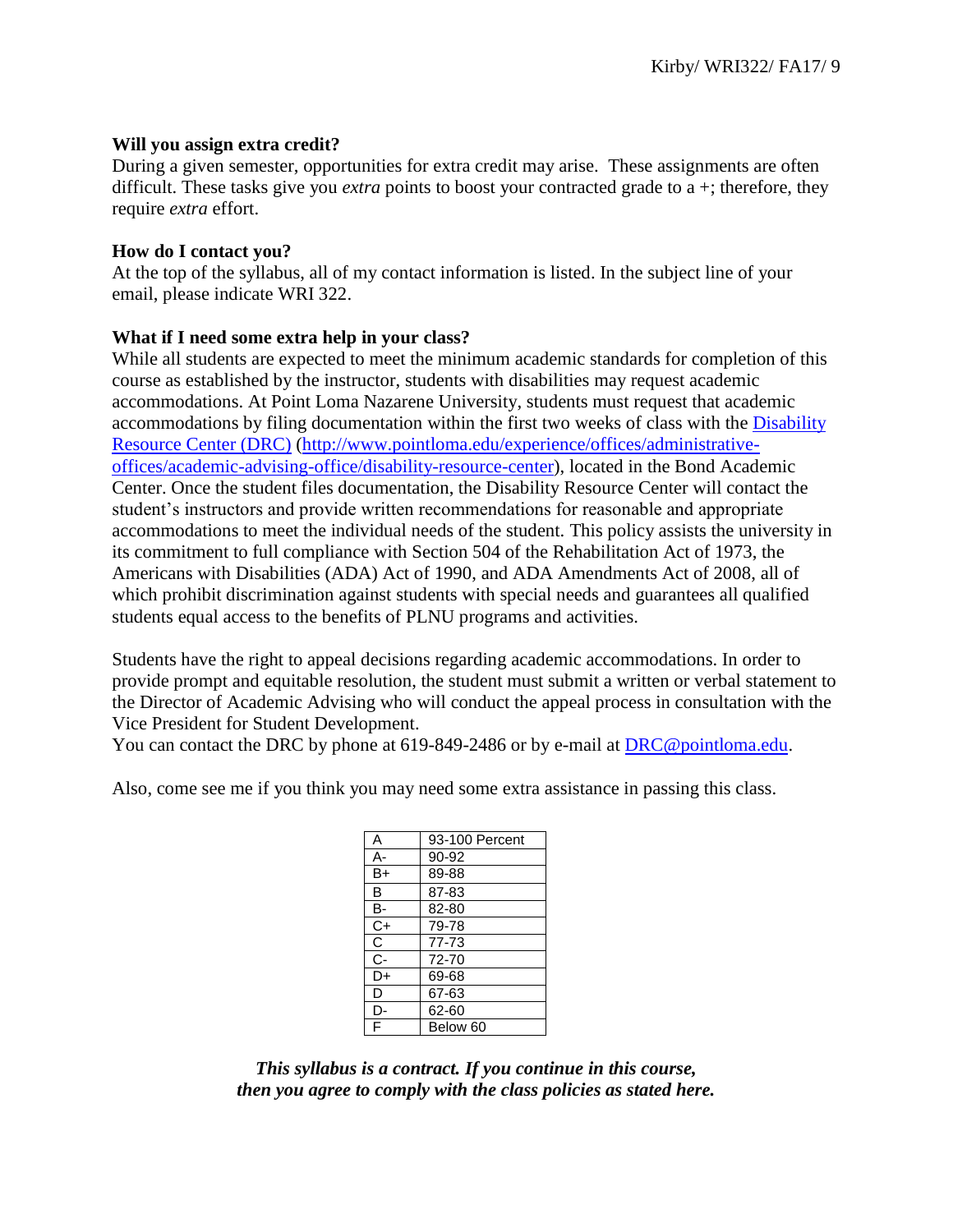**Schedule (\*Subject to Change as needed to facilitate course goals\*):** Readings and assignments are due on the date listed. *StC* denotes readings from *Steering the Craft. WtO* denotes readings from *Writing the Other SLA* denotes readings from *Steal Like an Artist* (Canvas) denotes readings can be found on Canvas in PAGES section

\*\*\*\*I reserve the right to change the syllabus as needed to facilitate our course goals. You will receive notification of these changes; after which time, you are responsible for required material.\*\*\*\*

\*\*\*\* Disclaimer: This class is taught at the college level; therefore, reading materials may be adult and/or controversial in connotation and/or denotation. The purpose of presenting such material is to expose you to various viewpoints—viewpoints that will act as sources for discussions. For this reason, no alternate materials will be provided.\*\*\*\*

\*\*\*\*Final Disclaimer: You will write A LOT. Writing is a muscle that must be exercised.\*\*\*\*

| Week 1              |                                                                            |
|---------------------|----------------------------------------------------------------------------|
| 31 August           | Syllabus/Getting to Know You                                               |
|                     |                                                                            |
| Week 2              |                                                                            |
| <b>5 September</b>  | Kleon Steal Like an Artist (all of it)                                     |
|                     | Charters "The Elements of Fiction" (Canvas)                                |
| <b>7 September</b>  | StC "Appendix: The Peer Group Workshop": $127 - 135$ .                     |
|                     | <b>Short Story Handout</b>                                                 |
|                     |                                                                            |
| Week 3              |                                                                            |
| 12 September        | <i>StC</i> "The Sound of Your Writing/Punctuation and Grammar": $1 - 19$ . |
|                     | Paz "My Life with the Wave" (Canvas)                                       |
|                     | Chopin "The Story of an Hour" (Canvas)                                     |
| 14 September        | $StC$ "Sentence Length and Complex Syntax": $20 - 35$ .                    |
|                     | Murakami "Landscape with Flat Iron" (Canvas)                               |
|                     |                                                                            |
| Week 4              |                                                                            |
| <b>19 September</b> | StC "Repetition": $36 - 42$ .                                              |
|                     | O'Brien "The Things They Carried" (excerpt; Canvas)                        |
| 21 September        | StC "Adjectives and Adverbs": $43 - 46$ .                                  |
|                     | Joyce "A Mother" (Canvas)                                                  |
|                     | <b>DUE:</b> Short Story 1 (make copies for everyone in class)              |
|                     |                                                                            |
| Week 5              |                                                                            |
| 26 September        | Workshop                                                                   |
| 28 September        | Workshop                                                                   |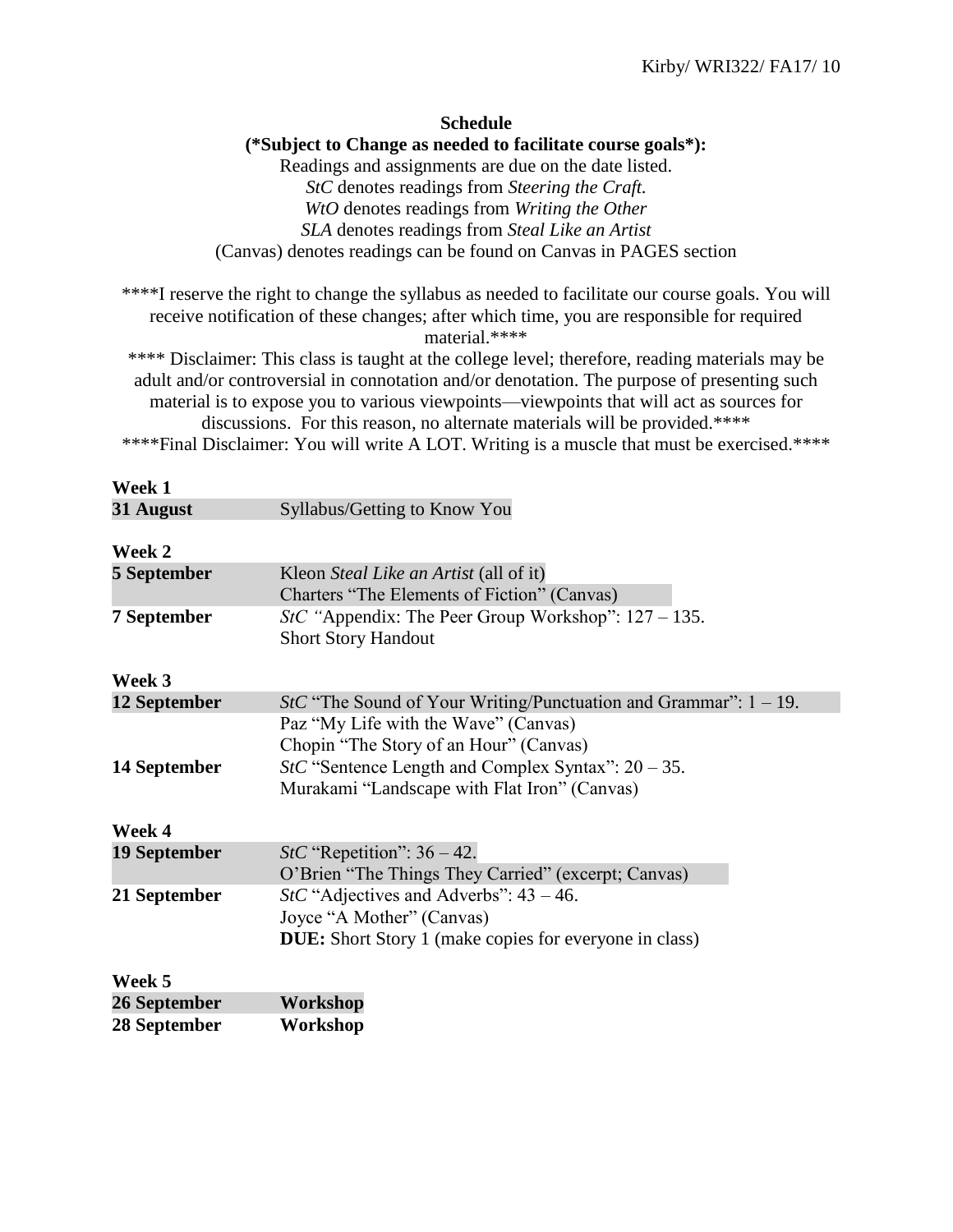| Week 6             |                                                                                                                   |
|--------------------|-------------------------------------------------------------------------------------------------------------------|
| 3 October          | <i>StC</i> "Verbs: Person and Tense": $47 - 60$ .<br>Morrison "Recitatif" (Canvas)                                |
| 5 October          | $WtO: 1-20.$                                                                                                      |
| Week 7             |                                                                                                                   |
| <b>10 October</b>  | $WtO: 21 - 40.$<br>Yu "The Man Who Became Himself" (Canvas)                                                       |
| 12 October         | StC "Point of View and Voice": $61 - 86$ .                                                                        |
| Week 8             |                                                                                                                   |
| 17 October         | $WtO: 41 - 46.$<br><i>StC</i> "Changing Point of View": $87 - 93$ .<br>Bisson "They're Made Out of Meat" (Canvas) |
| 19 October         | Hemingway "The Undefeated" (Canvas)<br><b>DUE:</b> Short Story 2 (make copies for everyone in class)              |
| Week 9             |                                                                                                                   |
| 24 October         | Workshop                                                                                                          |
| 26 October         | Workshop                                                                                                          |
| Week 10            |                                                                                                                   |
| 31 October         | $WtO: 47 - 66.$<br><i>StC</i> "Indirect Narration, or What Tells": $94 - 116$ .                                   |
| 2 November         | $WtO: 85 - 97.$<br>Carver "What We Talk About When We Talk About Love" (Canvas)                                   |
| Week 11            |                                                                                                                   |
| <b>7 November</b>  | StC "Crowding and Leaping": $117 - 126$ .<br>Gilman "The Yellow Wallpaper" (Canvas)                               |
| 9 November         | Le Guin "Schrodinger's Cat" (Canvas)                                                                              |
|                    | Atwood "Happy Endings" (Canvas)                                                                                   |
|                    | <b>DUE:</b> Short Story 3 (make copies for everyone in class)                                                     |
| Week 12            |                                                                                                                   |
| <b>14 November</b> | Workshop                                                                                                          |
| <b>16 November</b> | Workshop                                                                                                          |
| Week 13            |                                                                                                                   |
| 21 November        | TBD - Work On Revision For Portfolio and Submission                                                               |
| 23 November        | <b>NO CLASS (THANKSGIVING)</b>                                                                                    |
| Week 14            |                                                                                                                   |
| <b>28 November</b> | <b>PRACTICAL SKILLS FOR WRITING</b>                                                                               |
| <b>30 November</b> | <b>CRAFT WRITING/AUTHOR presentations</b>                                                                         |